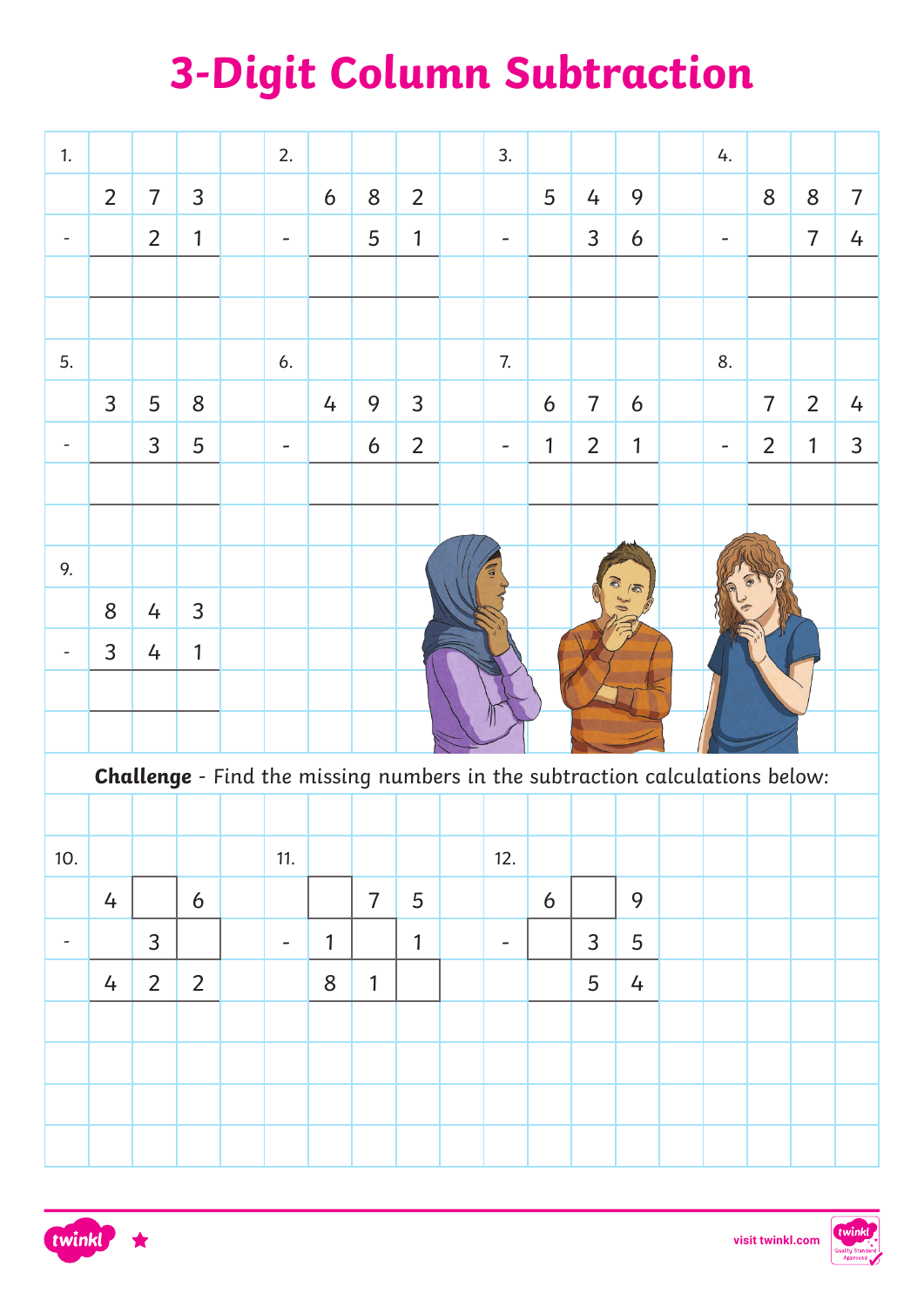## 3-Digit Column Subtraction **Answers**

| 1.                       |                         |                         |                         | 2.                       |              |                         |                |                                                                                    | 3.                       |                  |                |                         |  | 4. |                |                |                |
|--------------------------|-------------------------|-------------------------|-------------------------|--------------------------|--------------|-------------------------|----------------|------------------------------------------------------------------------------------|--------------------------|------------------|----------------|-------------------------|--|----|----------------|----------------|----------------|
|                          | $\overline{2}$          | $\overline{7}$          | 3                       |                          | 6            | 8                       | $\overline{2}$ |                                                                                    |                          | 5                | 4              | 9                       |  |    | 8              | 8              | $\overline{7}$ |
| $\overline{\phantom{a}}$ |                         | $\overline{2}$          | 1                       | $\overline{a}$           |              | 5                       | 1              |                                                                                    | -                        |                  | 3              | 6                       |  |    |                | $\overline{7}$ | 4              |
|                          | $\overline{2}$          | 5                       | $\overline{2}$          |                          | 6            | $\overline{\mathbf{3}}$ | 1              |                                                                                    |                          | 5                | 1              | $\overline{\mathbf{3}}$ |  |    | 8              | $\mathbf{1}$   | 3              |
|                          |                         |                         |                         |                          |              |                         |                |                                                                                    |                          |                  |                |                         |  |    |                |                |                |
| 5.                       |                         |                         |                         | 6.                       |              |                         |                |                                                                                    | 7.                       |                  |                |                         |  | 8. |                |                |                |
|                          | 3                       | 5                       | 8                       |                          | 4            | 9                       | 3              |                                                                                    |                          | 6                | $\overline{7}$ | 6                       |  |    | $\overline{7}$ | $\overline{2}$ | 4              |
| $\overline{\phantom{a}}$ |                         | 3                       | 5                       |                          |              | 6                       | $\overline{2}$ |                                                                                    |                          | 1                | $\overline{2}$ | 1                       |  |    | $\overline{2}$ | 1              | 3              |
|                          | $\overline{\mathbf{3}}$ | $\overline{\mathbf{2}}$ | $\overline{\mathbf{3}}$ |                          | 4            | $\overline{\mathbf{3}}$ | 1              |                                                                                    |                          | 5                | 5              | 5                       |  |    | 5              | $\mathbf{1}$   | $\mathbf{1}$   |
|                          |                         |                         |                         |                          |              |                         |                |                                                                                    |                          |                  |                |                         |  |    |                |                |                |
| 9.                       |                         |                         |                         |                          |              |                         |                |                                                                                    |                          |                  |                |                         |  |    |                |                |                |
|                          | 8                       | 4                       | 3                       |                          |              |                         |                | Ō<br>$\mathbb{R}$<br>لمسا<br>S                                                     |                          |                  |                |                         |  |    |                |                |                |
| $\overline{\phantom{a}}$ | 3                       | 4                       | 1                       |                          |              |                         |                |                                                                                    |                          |                  |                |                         |  |    |                |                |                |
|                          | 5                       | $\mathbf 0$             | $\overline{2}$          |                          |              |                         |                |                                                                                    |                          |                  |                |                         |  |    |                |                |                |
|                          |                         |                         |                         |                          |              |                         |                |                                                                                    |                          |                  |                |                         |  |    |                |                |                |
|                          |                         |                         |                         |                          |              |                         |                | <b>Challenge</b> - Find the missing numbers in the subtraction calculations below: |                          |                  |                |                         |  |    |                |                |                |
|                          |                         |                         |                         |                          |              |                         |                |                                                                                    |                          |                  |                |                         |  |    |                |                |                |
| 10.                      |                         |                         |                         | 11.                      |              |                         |                |                                                                                    | 12.                      |                  |                |                         |  |    |                |                |                |
|                          | 4                       | 5                       | 6                       |                          | 9            | $\overline{7}$          | 5              |                                                                                    |                          | $\boldsymbol{6}$ | 8              | 9                       |  |    |                |                |                |
| $\overline{\phantom{a}}$ |                         | $\overline{3}$          | 4                       | $\overline{\phantom{a}}$ | $\mathbf{1}$ | $\boldsymbol{6}$        | $\mathbf{1}$   |                                                                                    | $\overline{\phantom{a}}$ | $\boldsymbol{6}$ | $\overline{3}$ | 5                       |  |    |                |                |                |
|                          | 4                       | $\overline{2}$          | $\overline{2}$          |                          | 8            | $\mathbf{1}$            | 4              |                                                                                    |                          |                  | 5              | 4                       |  |    |                |                |                |
|                          |                         |                         |                         |                          |              |                         |                |                                                                                    |                          |                  |                |                         |  |    |                |                |                |
|                          |                         |                         |                         |                          |              |                         |                |                                                                                    |                          |                  |                |                         |  |    |                |                |                |
|                          |                         |                         |                         |                          |              |                         |                |                                                                                    |                          |                  |                |                         |  |    |                |                |                |
|                          |                         |                         |                         |                          |              |                         |                |                                                                                    |                          |                  |                |                         |  |    |                |                |                |



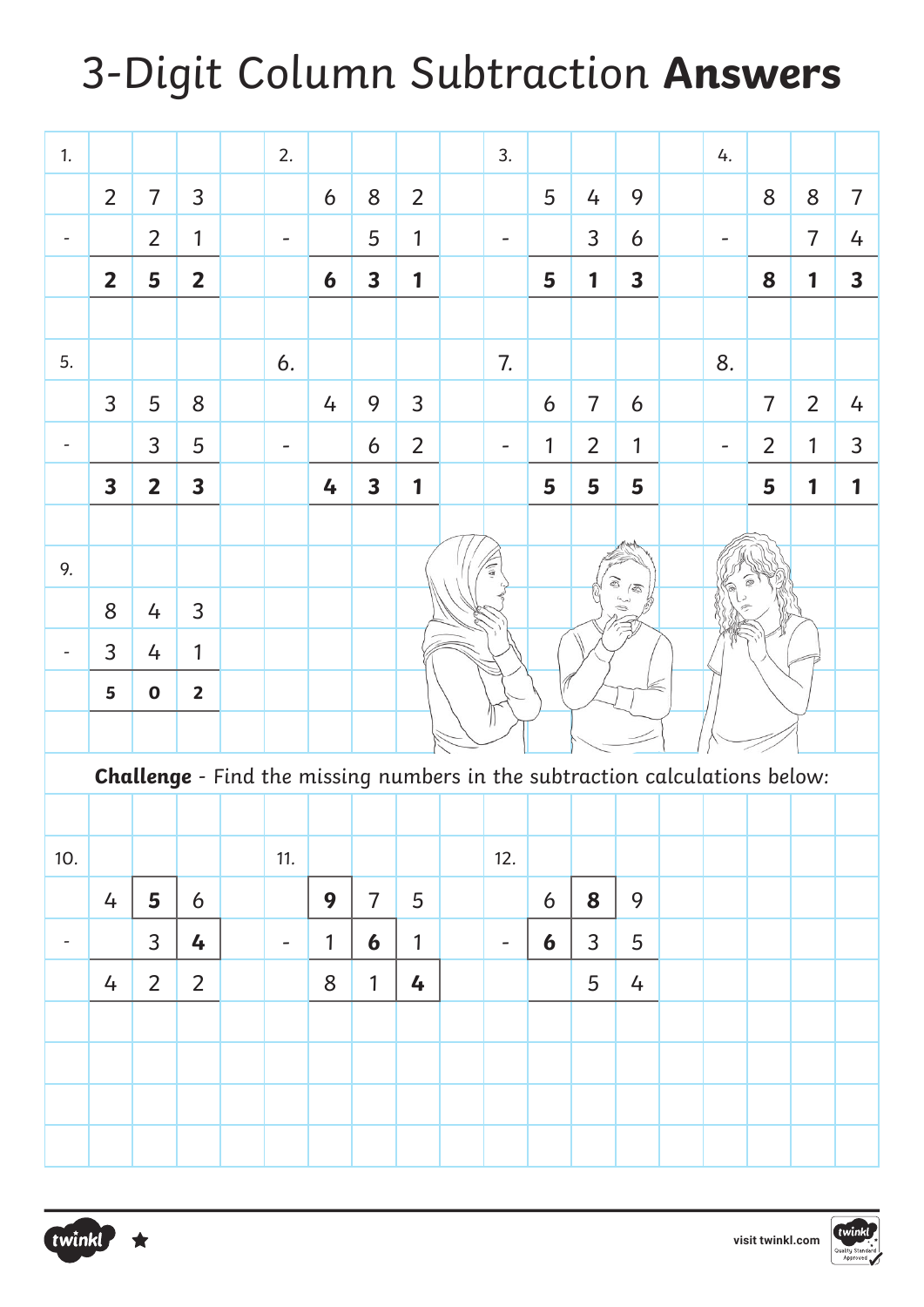# **3-Digit Column Subtraction**

| 1.                           |                                                                                    |                |   |  | 2.                           |                |                |                |  | 3.  |                |   |                |  | 4.                                                                                   |                |                |                |
|------------------------------|------------------------------------------------------------------------------------|----------------|---|--|------------------------------|----------------|----------------|----------------|--|-----|----------------|---|----------------|--|--------------------------------------------------------------------------------------|----------------|----------------|----------------|
|                              | 3                                                                                  | $\overline{7}$ | 4 |  |                              | 8              | $\overline{7}$ | 6              |  |     | 4              | 9 | $\overline{7}$ |  |                                                                                      | 6              | 4              | 9              |
| $\overline{\phantom{a}}$     | 1                                                                                  | $\overline{2}$ | 3 |  |                              | 4              | 1              | 6              |  |     | $\overline{2}$ | 5 | 4              |  |                                                                                      | 3              | $\overline{2}$ | $\overline{7}$ |
|                              |                                                                                    |                |   |  |                              |                |                |                |  |     |                |   |                |  |                                                                                      |                |                |                |
|                              |                                                                                    |                |   |  |                              |                |                |                |  |     |                |   |                |  |                                                                                      |                |                |                |
| 5.                           |                                                                                    |                |   |  | 6.                           |                |                |                |  | 7.  |                |   |                |  | 8.                                                                                   |                |                |                |
|                              | $\overline{7}$                                                                     | 0              | 8 |  |                              | 4              | 3              | 5              |  |     | 1              | 8 | 6              |  |                                                                                      | $\overline{2}$ | 4              | $\overline{0}$ |
| $\qquad \qquad \blacksquare$ | 3                                                                                  | 6              | 5 |  |                              | 1              | $\overline{2}$ | $\overline{7}$ |  |     |                | 9 | 1              |  |                                                                                      | $\mathbf{1}$   | $\mathbf{O}$   | 5              |
|                              |                                                                                    |                |   |  |                              |                |                |                |  |     |                |   |                |  |                                                                                      |                |                |                |
|                              |                                                                                    |                |   |  |                              |                |                |                |  |     |                |   |                |  |                                                                                      |                |                |                |
| 9.                           |                                                                                    |                |   |  |                              |                |                |                |  |     |                |   | $\sqrt{2}$     |  |                                                                                      |                |                |                |
|                              | 9                                                                                  | 6              | 1 |  |                              |                |                |                |  |     |                |   |                |  |                                                                                      |                |                |                |
|                              | 1                                                                                  | $\overline{2}$ | 4 |  |                              |                |                |                |  |     |                |   |                |  |                                                                                      |                |                |                |
|                              |                                                                                    |                |   |  |                              |                |                |                |  |     |                |   |                |  |                                                                                      |                |                |                |
|                              |                                                                                    |                |   |  |                              |                |                |                |  |     |                |   |                |  |                                                                                      |                |                |                |
|                              | <b>Challenge</b> - Find the missing numbers in the subtraction calculations below: |                |   |  |                              |                |                |                |  |     |                |   |                |  |                                                                                      |                |                |                |
|                              |                                                                                    |                |   |  |                              |                |                |                |  |     |                |   |                |  |                                                                                      |                |                |                |
| 10.                          |                                                                                    |                |   |  | 11.                          |                |                |                |  | 12. |                |   |                |  |                                                                                      |                |                |                |
|                              | 5                                                                                  | 4              | 9 |  |                              | 6              | $\mathsf{O}$   | 3              |  |     | $\overline{3}$ |   | 4              |  |                                                                                      |                |                |                |
| ۰                            |                                                                                    | $\overline{7}$ |   |  | $\qquad \qquad \blacksquare$ |                | $\overline{7}$ | 3              |  | -   |                | 6 | 1              |  |                                                                                      |                |                |                |
|                              | $\overline{2}$                                                                     | $\overline{7}$ | 5 |  |                              | $\overline{3}$ | $\mathsf{3}$   |                |  |     |                | 6 | 3              |  |                                                                                      |                |                |                |
|                              |                                                                                    |                |   |  |                              |                |                |                |  |     |                |   |                |  |                                                                                      |                |                |                |
|                              |                                                                                    |                |   |  |                              |                |                |                |  |     |                |   |                |  | 13. A baker bakes 248 iced buns. He sells 195. How many buns does he have left over? |                |                |                |
|                              |                                                                                    |                |   |  |                              |                |                |                |  |     |                |   |                |  |                                                                                      |                |                |                |
|                              |                                                                                    |                |   |  |                              |                |                |                |  |     |                |   |                |  |                                                                                      |                |                |                |
|                              |                                                                                    |                |   |  |                              |                |                |                |  |     |                |   |                |  |                                                                                      |                |                |                |



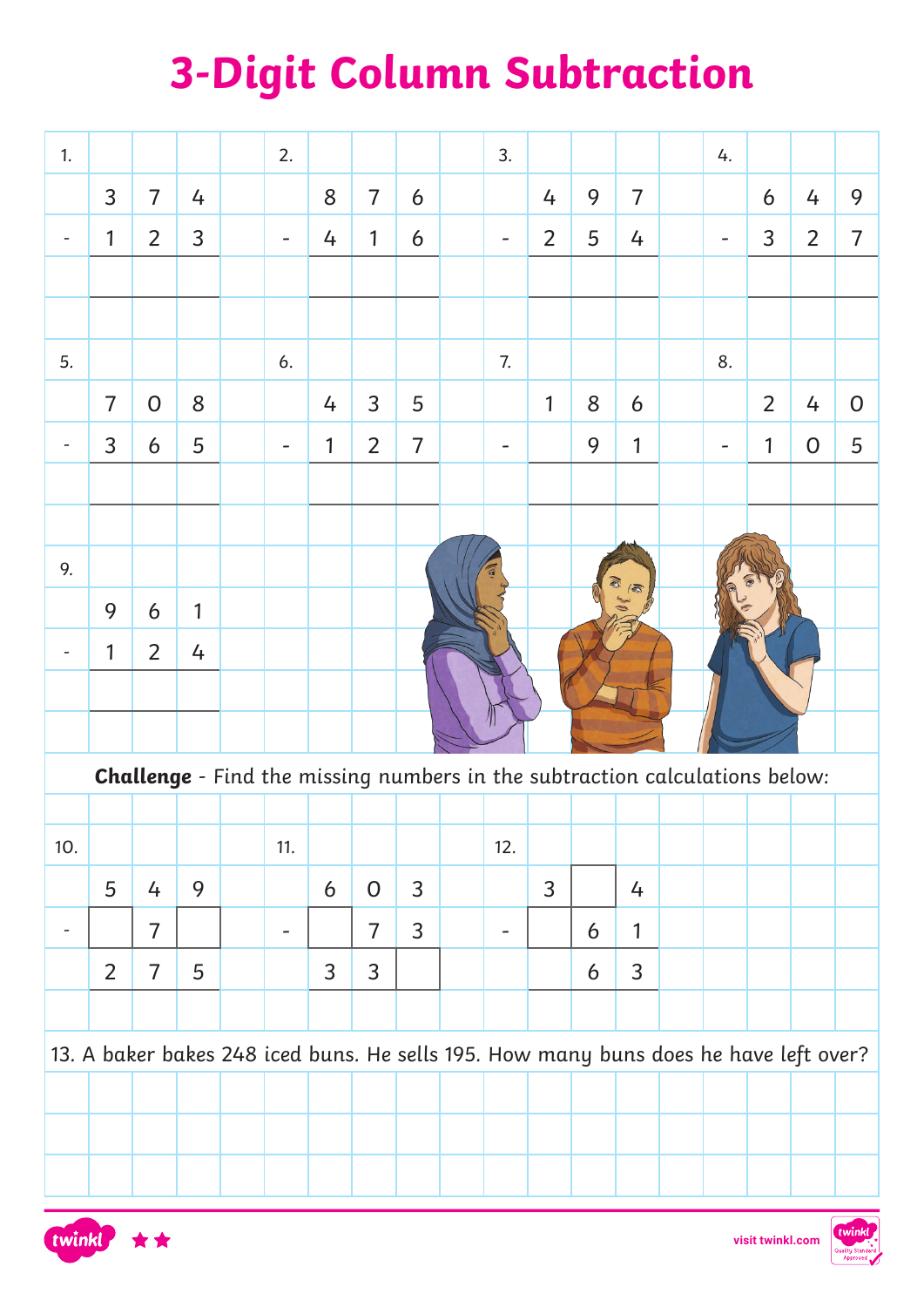### 3-Digit Column Subtraction **Answers**

| 1.                       |                                                                                    |                |                         |  | 2.                                                                                   |                         |                |                |  | 3.  |                |                |                             |  | 4. |                         |                         |                |
|--------------------------|------------------------------------------------------------------------------------|----------------|-------------------------|--|--------------------------------------------------------------------------------------|-------------------------|----------------|----------------|--|-----|----------------|----------------|-----------------------------|--|----|-------------------------|-------------------------|----------------|
|                          | 3                                                                                  | $\overline{7}$ | 4                       |  |                                                                                      | 8                       | $\overline{7}$ | 6              |  |     | 4              | 9              | $\overline{7}$              |  |    | 6                       | 4                       | 9              |
| $\overline{\phantom{a}}$ | 1                                                                                  | $\overline{2}$ | 3                       |  |                                                                                      | 4                       | 1              | 6              |  |     | 2              | 5              | 4                           |  |    | 3                       | $\overline{2}$          | $\overline{7}$ |
|                          | $\overline{\mathbf{2}}$                                                            | 5              | 1                       |  |                                                                                      | 4                       | 6              | $\mathbf 0$    |  |     | $\overline{2}$ | 4              | $\overline{\mathbf{3}}$     |  |    | $\overline{\mathbf{3}}$ | $\overline{\mathbf{2}}$ | $\overline{2}$ |
|                          |                                                                                    |                |                         |  |                                                                                      |                         |                |                |  |     |                |                |                             |  |    |                         |                         |                |
| 5.                       |                                                                                    |                |                         |  | 6.                                                                                   |                         |                |                |  | 7.  |                |                |                             |  | 8. |                         |                         |                |
|                          | $\overline{7}$                                                                     | $\overline{O}$ | 8                       |  |                                                                                      | 4                       | 3              | 5              |  |     | 1              | 8              | 6                           |  |    | $\overline{2}$          | 4                       | $\overline{O}$ |
| $\overline{\phantom{a}}$ | 3                                                                                  | 6              | 5                       |  |                                                                                      | 1                       | 2              | $\overline{7}$ |  | -   |                | 9              | 1                           |  |    | 1                       | $\overline{0}$          | 5              |
|                          | $\overline{\mathbf{3}}$                                                            | 4              | $\overline{\mathbf{3}}$ |  |                                                                                      | $\overline{\mathbf{3}}$ | $\mathbf 0$    | 8              |  |     |                | 9              | 5                           |  |    | 1                       | $\overline{\mathbf{3}}$ | 5              |
|                          |                                                                                    |                |                         |  |                                                                                      |                         |                |                |  |     |                |                |                             |  |    |                         |                         |                |
| 9.                       |                                                                                    |                |                         |  |                                                                                      |                         |                |                |  |     |                |                | ®,<br>$\sqrt{\mathfrak{D}}$ |  |    |                         |                         |                |
|                          | 9                                                                                  | 6              | 1                       |  |                                                                                      |                         |                |                |  |     |                |                | D                           |  |    |                         |                         |                |
| $\overline{\phantom{a}}$ | 1                                                                                  | $\overline{2}$ | 4                       |  |                                                                                      |                         |                |                |  |     |                |                |                             |  |    |                         |                         |                |
|                          | 8                                                                                  | 3              | $\overline{\mathbf{7}}$ |  |                                                                                      |                         |                |                |  |     |                |                |                             |  |    |                         |                         |                |
|                          |                                                                                    |                |                         |  |                                                                                      |                         |                |                |  |     |                |                |                             |  |    |                         |                         |                |
|                          | <b>Challenge</b> - Find the missing numbers in the subtraction calculations below: |                |                         |  |                                                                                      |                         |                |                |  |     |                |                |                             |  |    |                         |                         |                |
|                          |                                                                                    |                |                         |  |                                                                                      |                         |                |                |  |     |                |                |                             |  |    |                         |                         |                |
| 10.                      |                                                                                    |                |                         |  | 11.                                                                                  |                         |                |                |  | 12. |                |                |                             |  |    |                         |                         |                |
|                          | 5                                                                                  | 4              | 9                       |  |                                                                                      | 6                       | $\mathsf{O}$   | 3              |  |     | 3 <sup>1</sup> | $\overline{2}$ | 4                           |  |    |                         |                         |                |
| $\overline{\phantom{a}}$ | $\overline{2}$                                                                     | $\overline{7}$ | 4                       |  | -                                                                                    | $\mathbf{2}$            | $\overline{7}$ | 3              |  |     | $\overline{2}$ | 6              | 1                           |  |    |                         |                         |                |
|                          | $\overline{2}$                                                                     | $\overline{7}$ | 5                       |  |                                                                                      | 3                       | $\mathsf{3}$   | $\mathbf 0$    |  |     |                | 6              | 3                           |  |    |                         |                         |                |
|                          |                                                                                    |                |                         |  |                                                                                      |                         |                |                |  |     |                |                |                             |  |    |                         |                         |                |
|                          |                                                                                    |                |                         |  | 13. A baker bakes 248 iced buns. He sells 195. How many buns does he have left over? |                         |                |                |  |     |                |                |                             |  |    |                         |                         |                |
|                          | $\overline{2}$                                                                     | 4              | 8                       |  |                                                                                      |                         |                |                |  |     |                |                |                             |  |    |                         |                         |                |
| $\overline{\phantom{a}}$ | 1                                                                                  | 9              | 5                       |  |                                                                                      |                         |                |                |  |     |                |                |                             |  |    |                         |                         |                |
|                          |                                                                                    | 5              | 3                       |  |                                                                                      |                         |                |                |  |     |                |                |                             |  |    |                         |                         |                |



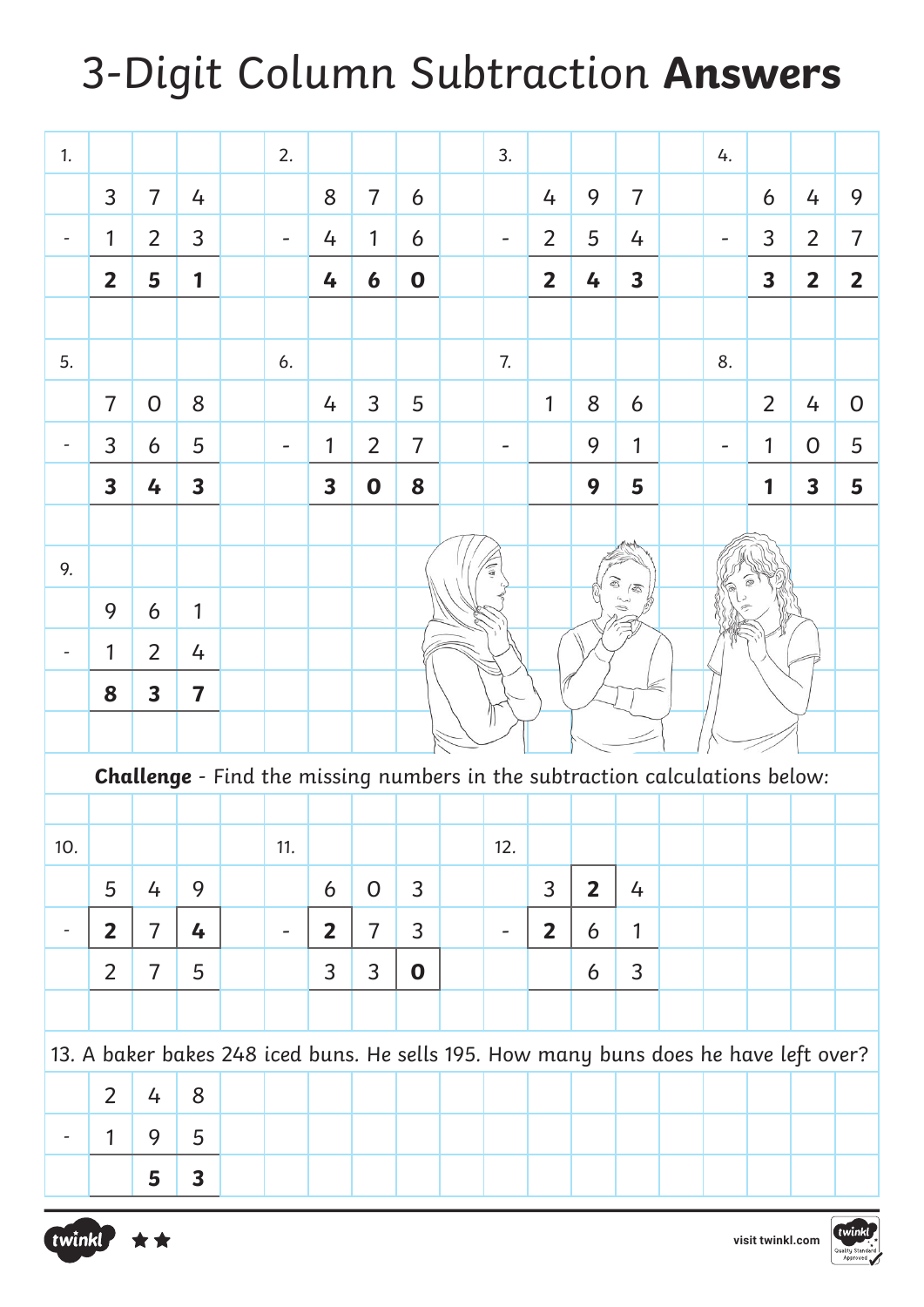## **3-Digit Column Subtraction**

| 1. |                                                                                                                       |                |                | 2.                                          |                |                |   |                                                                                                                                                                                                                 | 3.                           |                |                |                |  | 4.  |                |                |                |  |
|----|-----------------------------------------------------------------------------------------------------------------------|----------------|----------------|---------------------------------------------|----------------|----------------|---|-----------------------------------------------------------------------------------------------------------------------------------------------------------------------------------------------------------------|------------------------------|----------------|----------------|----------------|--|-----|----------------|----------------|----------------|--|
|    | $\overline{7}$                                                                                                        | 8              | 4              |                                             | $\overline{2}$ | $\overline{O}$ | 5 |                                                                                                                                                                                                                 |                              | 9              | 6              | 4              |  |     | 4              | 3              | 8              |  |
| -  | 2                                                                                                                     | 3              | 5              |                                             |                | 6              | 5 |                                                                                                                                                                                                                 | $\overline{a}$               | 5              | 5              | 8              |  |     | $\overline{2}$ | $\overline{7}$ | 9              |  |
|    |                                                                                                                       |                |                |                                             |                |                |   |                                                                                                                                                                                                                 |                              |                |                |                |  |     |                |                |                |  |
|    |                                                                                                                       |                |                |                                             |                |                |   |                                                                                                                                                                                                                 |                              |                |                |                |  |     |                |                |                |  |
| 5. |                                                                                                                       |                |                | 6.                                          |                |                |   |                                                                                                                                                                                                                 | 7.                           |                |                |                |  | 8.  |                |                |                |  |
|    | 6                                                                                                                     | 4              | 3              |                                             | 8              | $\overline{7}$ | 1 |                                                                                                                                                                                                                 |                              | 5              | 0              | 6              |  |     | 5              | 1              | $\overline{7}$ |  |
|    | 1                                                                                                                     | $\overline{7}$ | 8              |                                             | 8              | 5              | 6 |                                                                                                                                                                                                                 | $\qquad \qquad \blacksquare$ | 2              | 6              | 8              |  |     | 3              | $\overline{7}$ | 9              |  |
|    |                                                                                                                       |                |                |                                             |                |                |   |                                                                                                                                                                                                                 |                              |                |                |                |  |     |                |                |                |  |
|    |                                                                                                                       |                |                |                                             |                |                |   |                                                                                                                                                                                                                 |                              |                |                |                |  |     |                |                |                |  |
|    |                                                                                                                       |                |                | <b>Challenge</b> - Find the missing numbers |                |                |   |                                                                                                                                                                                                                 |                              |                |                |                |  |     |                |                |                |  |
|    |                                                                                                                       |                |                | in the subtraction calculations below:      |                |                |   |                                                                                                                                                                                                                 |                              |                |                |                |  |     |                |                |                |  |
|    |                                                                                                                       |                |                |                                             |                |                |   |                                                                                                                                                                                                                 |                              |                |                |                |  |     |                |                |                |  |
| 9. |                                                                                                                       |                |                | 10.                                         |                |                |   |                                                                                                                                                                                                                 | 11.                          |                |                |                |  | 12. |                |                |                |  |
|    | 1                                                                                                                     | 6              | 4              |                                             | 6              |                | 9 |                                                                                                                                                                                                                 |                              |                | $\overline{3}$ | 5              |  |     | 8              | $\mathbf{1}$   | $\overline{7}$ |  |
|    |                                                                                                                       | 9              | $\overline{7}$ |                                             |                | 9              | 8 |                                                                                                                                                                                                                 | $\overline{\phantom{a}}$     | $\overline{2}$ | $\overline{7}$ |                |  |     | 6              |                |                |  |
|    |                                                                                                                       |                |                |                                             | $\overline{2}$ | 6              |   |                                                                                                                                                                                                                 |                              | 1              | 6              | $\overline{O}$ |  |     |                | 8              | 9              |  |
|    |                                                                                                                       |                |                |                                             |                |                |   |                                                                                                                                                                                                                 |                              |                |                |                |  |     |                |                |                |  |
|    |                                                                                                                       |                |                |                                             |                |                |   |                                                                                                                                                                                                                 |                              |                |                |                |  |     |                |                |                |  |
|    | 13. There are 364 children in a school.<br>178 go on a field trip to London. How<br>many children are left in school? |                |                |                                             |                |                |   | 14. Samantha has £792 saved in her bank<br>account. On Saturday, she spends £138 on a<br>new bike and on Sunday, she buys a pair of<br>roller blades for £75. How much money does<br>she have left in the bank? |                              |                |                |                |  |     |                |                |                |  |
|    |                                                                                                                       |                |                |                                             |                |                |   |                                                                                                                                                                                                                 |                              |                |                |                |  |     |                |                |                |  |
|    |                                                                                                                       |                |                |                                             |                |                |   |                                                                                                                                                                                                                 |                              |                |                |                |  |     |                |                |                |  |
|    |                                                                                                                       |                |                |                                             |                |                |   |                                                                                                                                                                                                                 |                              |                |                |                |  |     |                |                |                |  |
|    |                                                                                                                       |                |                |                                             |                |                |   |                                                                                                                                                                                                                 |                              |                |                |                |  |     |                |                |                |  |